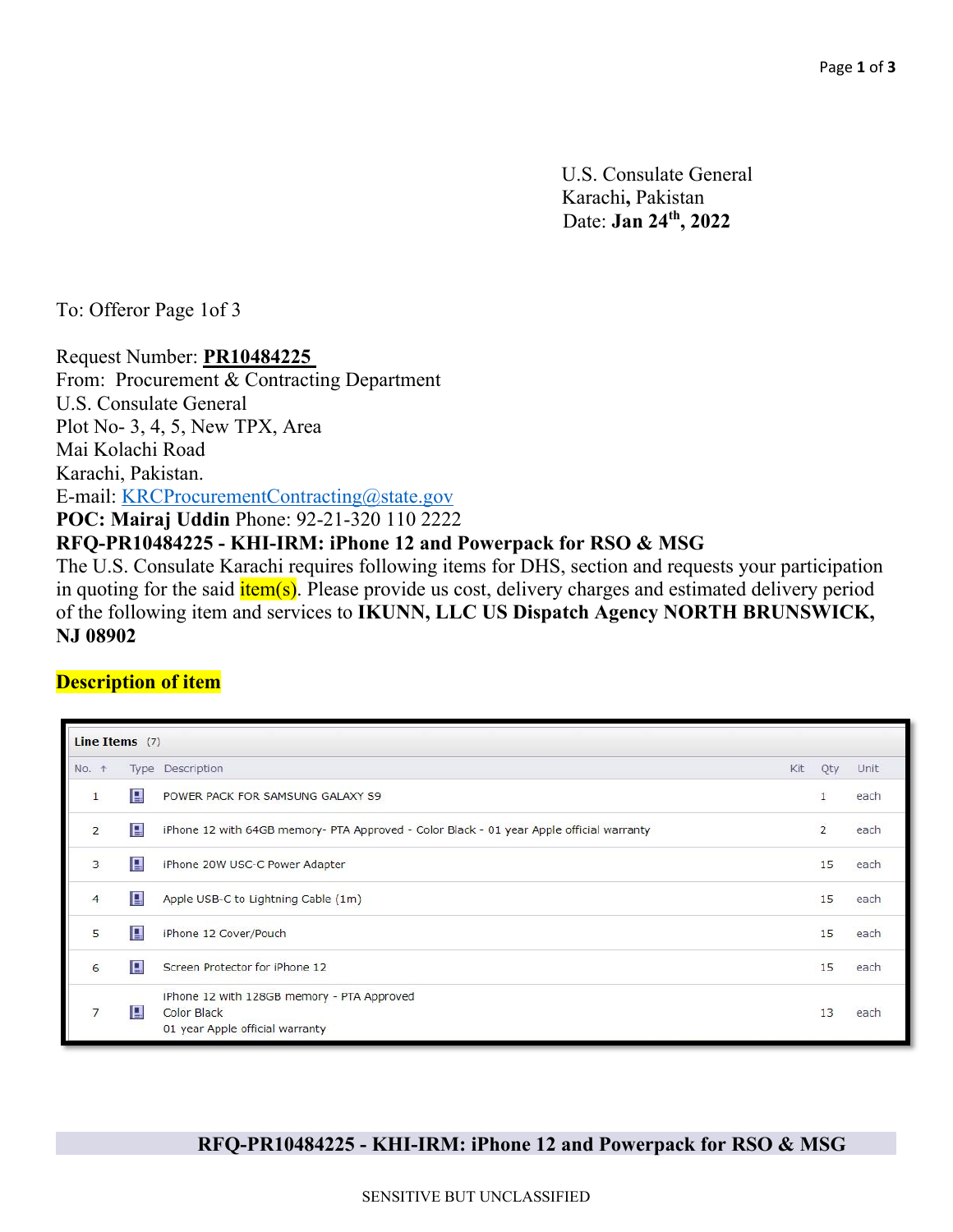**Prices:**  Firm Fixed Price.

**TAX:** Your prices shall be duty/tax free. U.S. Consulate General Karachi will neither deduct nor pay any tax for this service.

#### **Inspection & Acceptance:**

A Government representative will inspect the service(s) delivered to determine the quality and acceptability. Substandard services/products shall be unacceptable at vendor's expense.

#### **Payment Terms:**

Payment will be made within 30 days through Electronic Funds Transfer (EFT) upon complete delivery to the US Consulate General, Karachi and submission of legitimate invoice to Financial Section after delivery, and submission of receipt.

#### **SUBMISSION OF INVOICE:**

Each invoice shall include vendor invoice number, purchase order/contract number, date issued, brief description of supplies/services provided, quantities, unit and total price, and signed by the signing authority.

Invoices must be routed to:

- 1. One original invoice in pdf format to the Financial Management Center to KarachiFMCInvoices@state.gov
- 2. One copy clearly marked "DUPLICATE Copy for Proc & Contracting. Krcproc@state.gov

Although email is the preferred method, invoices may also be submitted by mail (do not send electronically if you mail the invoice to the following address to avoid duplication):

Karachi Fiscal Office U.S. Consulate General Plot No- 3, 4, 5, New TPX Are Mai Kolachi Road Karachi

For payment related queries contractor will contact Karachi Fiscal Office KarachiFMCInquiries@state.gov. Contracting Officer takes no responsibility for payment and/or associated queries.

### **Delivery term: 15 Days ARO to the**

U.S. Consulate General Plot No- 3, 4, 5, New TPX Are Mai Kolachi Road Karachi

# **RFQ-PR10484225 - KHI-IRM: iPhone 12 and Powerpack for RSO & MSG**